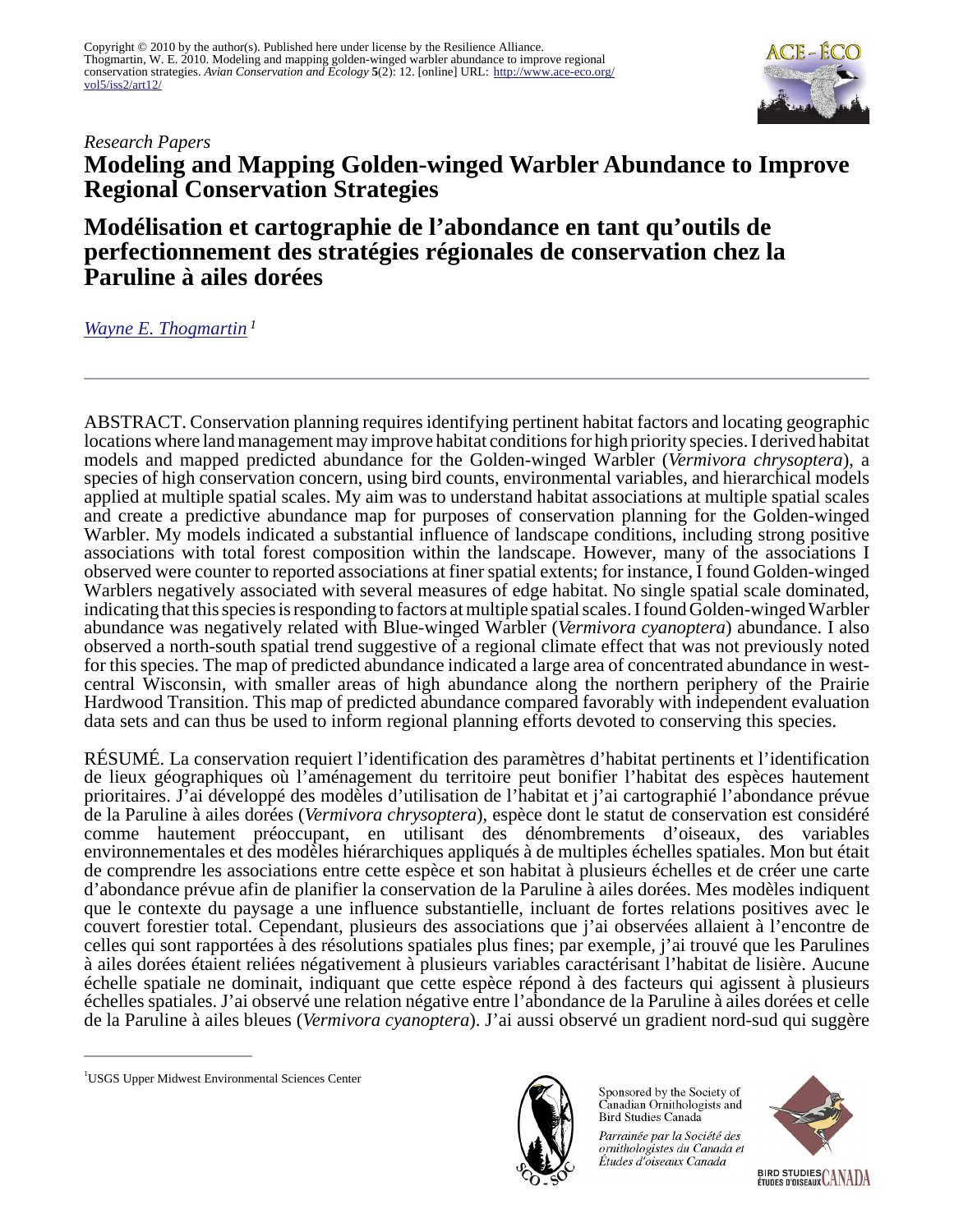un effet climatique régional qui n'avait pas encore été rapporté chez cette espèce. La carte d'abondance prévue indique une grande concentration dans le centre-ouest du Wisconsin, ainsi que d'autres zones de forte abondance le long de la périphérie nord de la zone de transition entre la prairie et la forêt feuillue. Cette carte d'abondance prévue se compare favorablement à des jeux de données indépendants et peut donc être utilisée dans le cadre des initiatives régionales visant à conserver cette espèce.

Key Words: *conservation design; hierarchical spatial count models; midwestern United States; regional conservation planning; species distributional modeling*

### **INTRODUCTION**

Conserving regional to hemispheric populations of species is an immense task, requiring a broad-scale perspective in species management. Conservation biogeography is one facet of this broad-scale species management, charged with addressing ecological patterns and processes over large extents of space and time. Conservation biogeography has been defined as "the application of biogeographical principles, theories, and analyses, being those concerned with the distributional dynamics of taxa individually and collectively, to problems concerning the conservation of biodiversity" (Whittaker et al. 2005:3). In North America, the U. S. Fish and Wildlife Service has formally adopted principles of conservation biogeography, titled Strategic Habitat Conservation, as a primary means of conducting conservation activity (NEAT 2006). Strategic Habitat Conservation is an adaptive management framework involving biological planning, conservation design, conservation delivery, and evaluation of conservation effectiveness (NEAT 2006, Thogmartin et al. 2009). Entry into this adaptive management framework can come at any stage of the process. Here I describe elements of the conservation design aspect of Strategic Habitat Conservation for a species garnering much attention by the U.S. Fish and Wildlife Service and other conservation entities in North America, the Golden-Winged Warbler (*Vermivora chrysoptera*).

The Golden-winged Warbler has been identified by Partners in Flight as one of 28 landbirds in North America requiring immediate action to ensure persistence of the species (Rich et al. 2004). The U. S. Fish and Wildlife Service identified the species as a regional and national resource conservation priority (U.S. Fish and Wildlife Service 2002, Buehler et al. 2006) because of substantial declines

in abundance in the United States portion of its breeding range (annual average decline: −2.9% year−1; Sauer et al. 2008). In the last decade, Golden-winged Warblers have declined by  $>3\%$ annually in the core of their breeding range, the north-central states of Minnesota, Wisconsin, and Michigan. The Golden-winged Warbler is an early successional forest species. Causes for the decline are generally attributed to habitat lost as a result of maturation of fields and other early-successional land cover into older seral stage forest and the loss of wetland and other habitat to human development (Confer 1992). Young aspen forest (*Populus* spp.) is particularly favored by this warbler but this habitat is decreasing in area; for instance, in central Wisconsin, aspen exhibited a 36% decrease in area between the 1983 and 1996 Forest Inventories (Schmidt 1997) as forest disturbance, i.e., logging and fire, essential for this species was reduced (Cleland et al. 2001). Although the exact nature of the relationship between the Golden-winged Warbler and their conspecific the Blue-winged Warbler (*Vermivora cyanoptera*) is unknown, it appears that Golden-winged Warblers are being replaced by Blue-winged Warblers in large areas of sympatry, including the southern portions of Minnesota, Wisconsin, and Michigan (Vallender et al. 2007, 2009). To conserve this species will require focusing critical resources in areas of their greatest impact (Possingham and Wilson 2005, Buehler et al. 2007, Thogmartin et al. 2009).

Despite the priority status of this species, there is little information for where to devote scarce regional management resources. To overcome this paucity of information, I derived habitat models and mapped predicted abundances for the Goldenwinged Warbler in the upper midwestern United States using time series of bird counts, environmental variables, and hierarchical models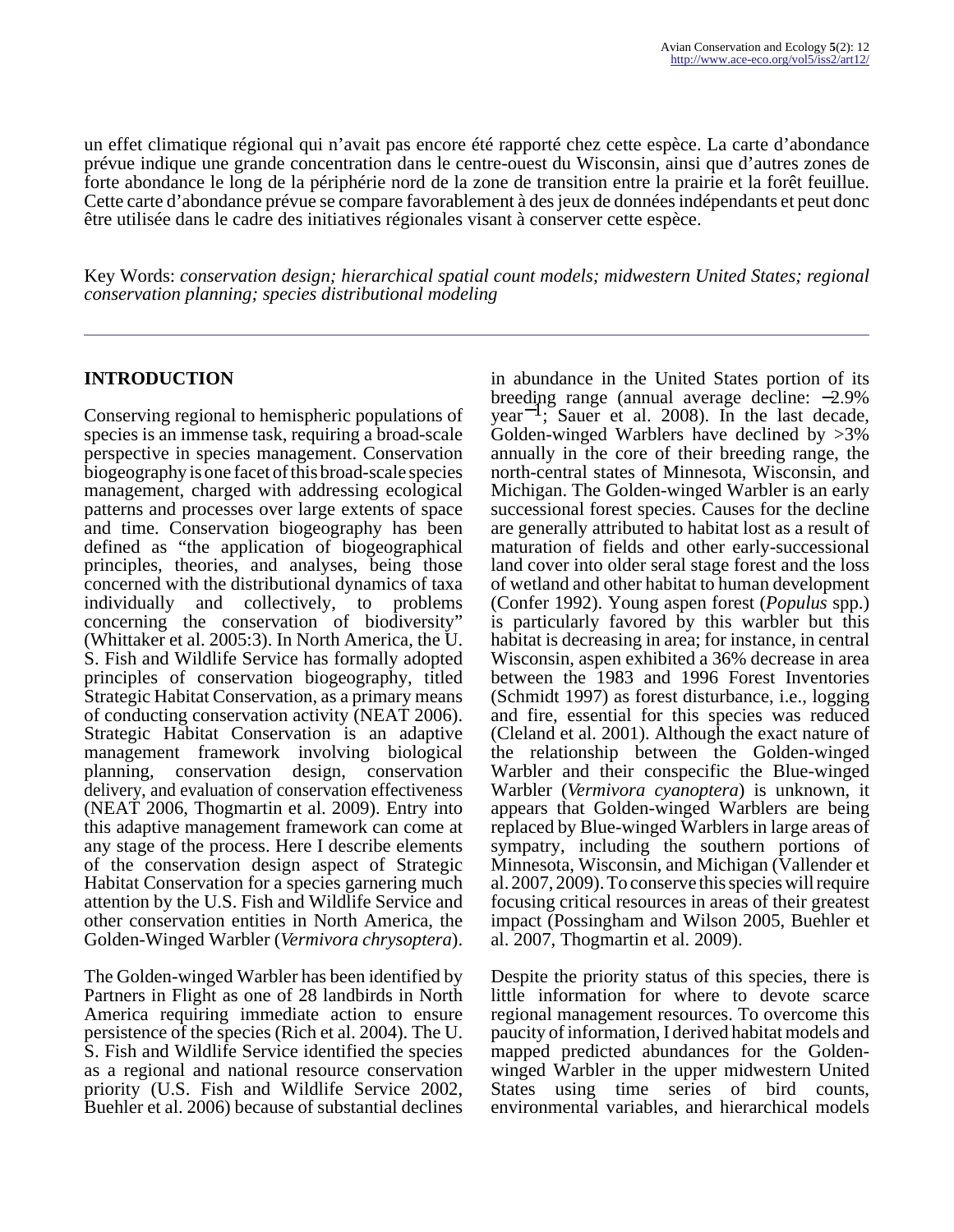applied at multiple spatial scales. My purpose was to understand habitat associations for this species at multiple spatial scales and from this information create a predictive map of abundance for purposes of regional conservation planning (Thogmartin et al. 2009). In doing so, I tested whether field-level understanding about the habitat associations of this species translated to coarser spatial extents.

## **METHODS**

### **Study area**

I modeled Golden-winged Warbler abundance for the population breeding in Bird Conservation Region 23, the Prairie Hardwood Transition. This region was historically dominated by prairies in the south and west and beech-maple forest in the north and east, separated by an oak savanna (McNab and Avers 1994, U.S. NABCI Committee 2000). The Prairie Hardwood Transition occupies 230,111 km², stretching from central Minnesota through central and southern Wisconsin and Michigan, including small sections of northeastern Iowa, and northern Illinois and Indiana. Lake Michigan bisects the region. The predominant land uses and land cover classes in this region are row crop agriculture (36%), agricultural grassland (27%), and deciduous forest (21%), of which Aspen/Birch (*Betula* spp.) comprised approximately half that amount. Much of the region is a rolling plain of loess-mantled ridges over sandstone and carbonate bedrock and pre-Illinoian ground moraine, contributing to a diversity of topographic relief and vegetation types (McNab and Avers 1994). There is a gradient in climate, primarily increasing precipitation, from northwest to southeast, with climatic differences most pronounced east of Lake Michigan.

The North American Landbird Conservation Plan (Rich et al. 2004) estimated approximately 10% of the global population  $(\sim 210,000)$  of this species occurs in this region in the breeding season (T. Will, U.S. Fish and Wildlife Service, *personal communication*). The core of the species range (~159,000 birds) exists in Bird Conservation Region 12, the Boreal Hardwood region, immediately north of the Prairie Hardwood Transition.

#### **Modeling approach**

I used counts from 1840 routes collected between 1981 and 2001 by the North American Breeding Bird Survey (BBS) as the response in my models (Thogmartin et al. 2004*a*). Each BBS route contains 50 survey locations (stops) spaced approximately 800 m apart at which an observer counts all birds seen or heard in a 3-min period within a 400 m radius of the stop. I used the sum of counts from the 50 stops in a year's route survey as an index of abundance along the route for that year. The 1840 counts I used for model building were produced by 310 observers over 140 routes; an additional randomly selected 396 counts were held back for model evaluation. Over a 20-year period observers changed; not all routes were run each year and no route was run more than once per year.

I employed a hierarchical modeling approach to map predicted abundances of Golden-winged Warblers at a regional scale. I used a multilevel Bayesian model (Gelman et al. 1995, Link et al. 2002) to derive unbiased estimates of associations between environmental covariates and bird abundance. The approach was statistically hierarchical because multiple parameters in the model, i.e., the observer, year, and spatial dependence effects described below, were related or connected by the structure of the problem, i.e., a joint probability model for these inter-related parameters reflected the dependence among them (Gelman et al. 1995). In this case, bird counts were similar to each other to varying degrees because of temporal and spatial correlation and correlated observational error (Link and Sauer 2002, Thogmartin et al. 2004*a*), each of which created a level of correlated structure between survey counts. In combination with the other random effects, the nesting of observers within routes over time constituted the statistical hierarchy organizing the data.

I used Moran's *I* to preliminarily assess spatial correlation between annual route counts (Cliff and Ord 1981). I expected routes nearer to one another to be positively correlated in their counts of Goldenwinged Warblers. Because similarity of counts over space was observed, I used the methodology introduced by Thogmartin et al. (2004*a*) to derive associations between bird abundance and environmental variables while controlling for the potential effects of spatial relatedness between counts. Thus, counts were modeled as a loglinear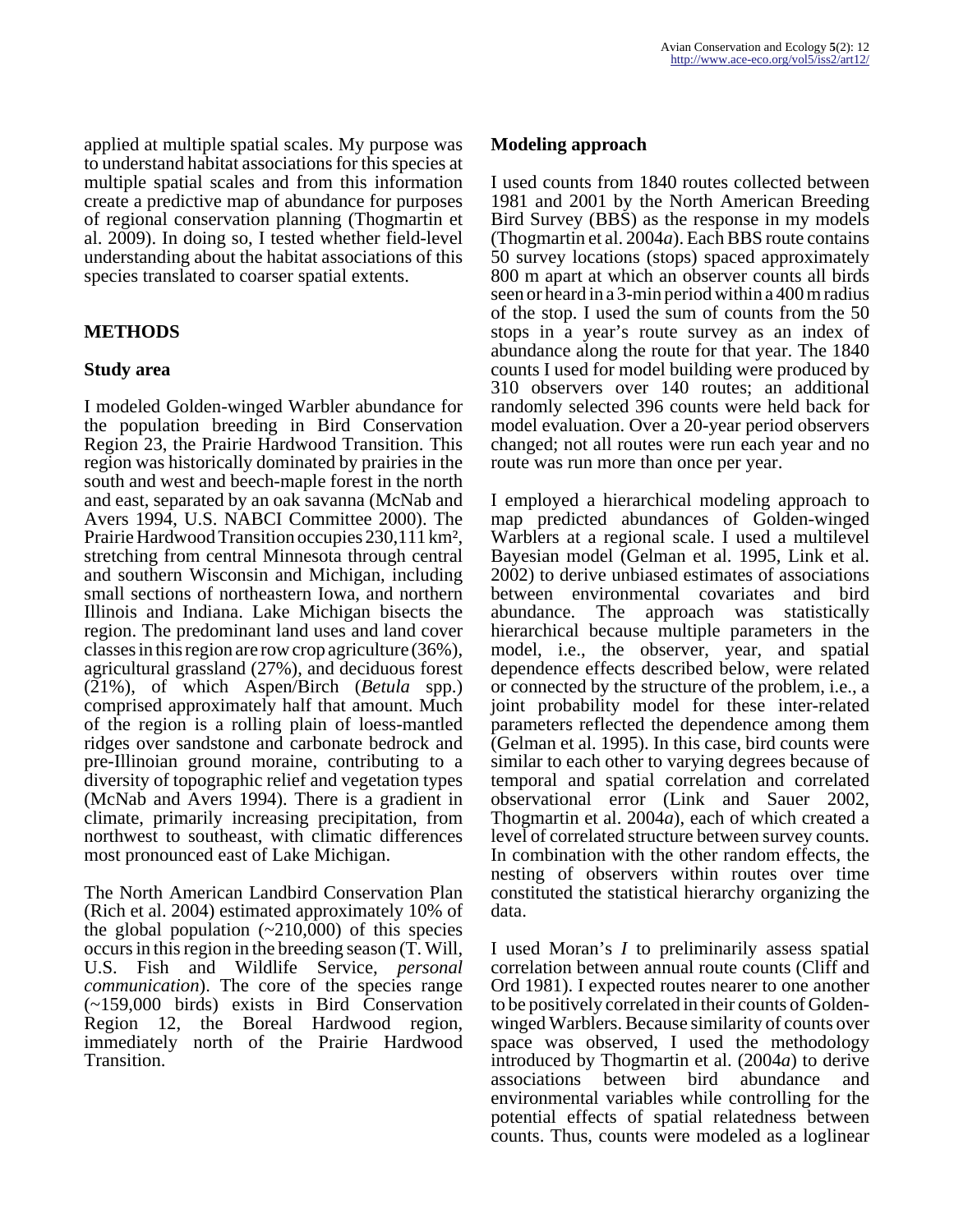function of explanatory variables describing habitat, spatial relatedness, and individual random effects of observer and year. The model is written as:

$$
Z(s_i) = \mu(s_i) + \sum_{k=1}^n c_{ik}(Z(s_i) - \mu(s_k)) + \varpi(s_i) + \eta I(s_i) + \gamma(s_i) + \varepsilon(s_i) \quad \textbf{(1)}
$$

where  $s_i$  are spatial coordinates for location *i*,  $\mu(s_i)$ is the large-scale, nonspatial trend surface described by environmental covariates, and  $c_{ik}$  are the spatial dependence parameters, *i,k*=1,..., *n*. The error terms  $(\varepsilon_i)$  are assumed independent with zero mean and constant variance  $(\sigma^2)$ ; treated as a random effect, this allows for the variance to exceed the mean, accounting for potential overdispersion (McCarthy 2007).

Spatial dependence between survey counts was incorporated as a first-order conditional autoregression based upon an irregular lattice describing the spatial neighborhood of routes (Thogmartin et al. 2004*a*). Dependence in the spatial correlation parameter was symmetric and pair-wise between neighboring survey locations. In this formulation, an appropriate set of environmental covariates to explain the spatial structure in counts would obviate the need for this spatial correlation term, i.e., the sum of  $c_{ik}$  would be negligible. I also considered a competing model with a spatially uncorrelated random effect associated with route and a Northing term treated as a fixed effect to accommodate a first-order northsouth trending in abundance.

Observer effects η(novice) and ω (observer variability) were accommodated in the model to minimize bias in the parameter estimates (Link and Sauer 2002). Novice observers were those in their first year of BBS data collection. A year effect γ and a fixed effect associated with trend were included to reveal a temporally-unbiased estimate of counts relative to environmental characteristics. The result was, in effect, an overdispersed mixed-effects Poisson regression, with diffuse or noninformative priors and hyper-priors assigned to each parameter (Appendix 1).

The initial environmental variables considered in the models were identified a priori from published habitat associations of the species (Table 1; Confer 1992 and references therein). A species expert, Tom Will (U.S. Fish and Wildlife Service, Region 3 Migratory Birds) reviewed an a priori global model. Land cover composition was derived from the National Land Cover Dataset 1992 (Vogelmann et al. 2001) and the Forest Resources of the United

States Forest Cover Type Dataset 1997 (Zhu and Evans 1994). Forest stand-size and age were not available for the region of interest and thus were not considered. Forest configuration was described as bypatchy forests, where forest cover was <40%, transitional forests, where forest cover was 40% to 60%, and perforated forests, where forest cover was >60% forest with high structural connectivity of forest patches (Riitters et al. 2000). A mapped index to Blue-winged Warbler abundance, obtained through simple interpolation of Breeding Bird Survey route counts, was obtained from the Breeding Bird Survey (J. R. Sauer, *personal communication*). In areas of sympatry, Goldenwinged Warblers and Blue-winged Warblers partition the habitat along a moisture gradient, with Golden-winged Warblers favoring moister forest conditions (Confer et al. 2010); a covariate characterizing this gradient is the topographic convergence index. The topographic convergence index, derived from 30-m digital elevation models of the region, was calculated as the ln(Catchment Area/tangent of the slope angle; Beven and Kirkby 1979). Each variable was evaluated at three spatial extents, derived from logarithmically related buffers around BBS routes. These buffers were 0.1, 1, and 10 km, and corresponded to 800 (fine), 8000 (intermediate), and ~80,000 ha (coarse), respectively. These buffers correspond to a spectrum of scales between Johnson's (1980) third- and second-orders of selection (Meyer 2007).

I considered environmental variables associated with forest cover composition and configuration because field-level studies indicated Goldenwinged Warblers are associated with aspen and other early seral stage forest conditions. Remotely sensed information on seral stage was not widely available in mapped form for the Prairie Hardwood Transition, so I modeled species-habitat relations under the assumption that the full spectrum of seral stage was available at each of the scales I considered. Under such an assumption, I would expect to see at the finest scale much greater variability in the association of this species to forest cover composition because the full spectrum of seral stages may not be evident in every sample. Conversely, the relation to forest cover composition at coarser scales might be more precise. To test this hypothesis, I compared the width of the 95% credible intervals around the parameter estimates for each of the three forest covariates I examined: aspen forest, deciduous forest, and total forest composition. I found the credible intervals for the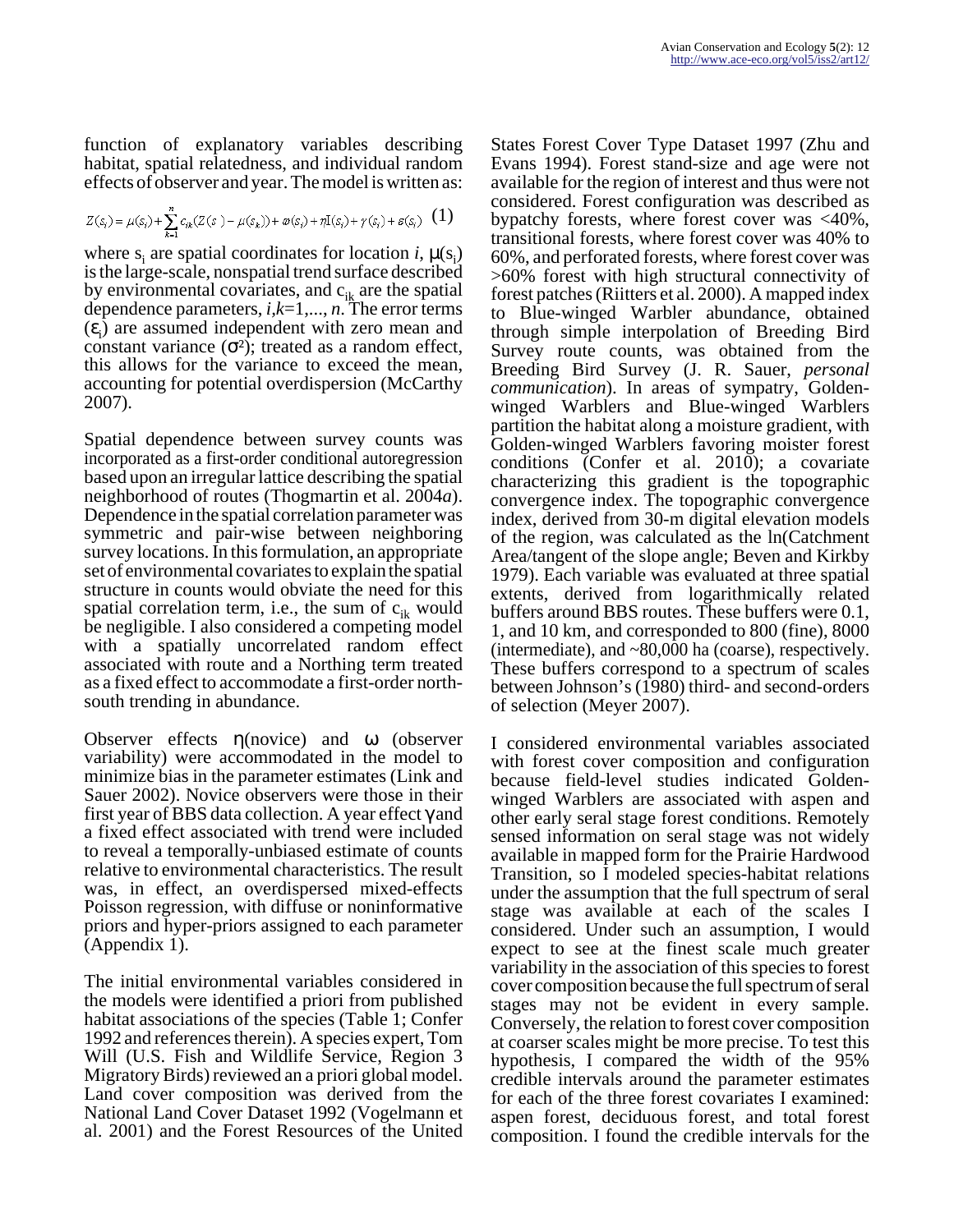#### **Table 1.** Environmental variables included in initial (global) models of habitat associations for the Goldenwinged Warbler (*Vermivora chrysoptera*) in Bird Conservation Region 23, the Prairie Hardwood Transition.

| Environmental suite                      | Variable                                                                                              |  |  |
|------------------------------------------|-------------------------------------------------------------------------------------------------------|--|--|
| Land cover composition                   | Aspen forest ( <i>Populus</i> spp.) composition (%)                                                   |  |  |
|                                          | Deciduous forest composition (%)                                                                      |  |  |
|                                          | Total forest composition (%)                                                                          |  |  |
| Land cover configuration                 | Patchy forest composition $(\%)^{\dagger}$                                                            |  |  |
|                                          | Perforated forest composition $(\%)^{\dagger}$                                                        |  |  |
|                                          | Transitional forest composition $(\%)^{\dagger}$                                                      |  |  |
|                                          | Shrub/grass/forest edge $(km/km^2)^{\ddagger}$                                                        |  |  |
| Terrain heterogeneity and<br>physiognomy | Topographic convergence index (scales between 1 [dry] to 19 [moist]) <sup><math>\ddagger</math></sup> |  |  |
| Interspecific competition                | Blue-winged Warbler (Vermivora cyanoptera) abundance <sup>§</sup>                                     |  |  |
| Spatial correlation                      | Universal transverse mercator northing                                                                |  |  |
|                                          | Normal conditional autoregression                                                                     |  |  |

† Mean composition of constituent forest fragmentation types for 81 km² areas. Patchy forests were areas where forest composition was <40%; transitional forests were 40% to 60% forest; and perforated forests were >60% forest with high connectivity of forest patches (Riitters et al. 2000).

‡ Also known as the static wetness, this index is measured as ln(Catchment Area/tangent of the slope angle).

§ As indexed by an inverse-distance-weighted interpolation of Breeding Bird Survey data (J. Sauer, *unpublished data*).

| First-order trend.

¶ Second-order (small area) correlation.

association to habitat cover widened considerably with refinement in scale for total forest composition (88% wider for the fine-scale result vs. the intermediate scale), but not for aspen (1.5% wider for the intermediate scale vs. the coarse scale), providing equivocal support for this hypothesis (W. E. Thogmartin, *unpublished data*).

I fitted models with WinBUGS (Spiegelhalter et al. 2003), a statistical package for conducting Bayesian inference with Markov chain Monte Carlo methods (Gibbs Sampling; Link and Sauer 2002). For each model I ran the Markov chain until convergence

occurred (15,000 iterations) followed by an additional 6000 iterations past convergence. This chain creation was conducted five times to create replicate chains for the Gelman-Rubin diagnostic (Brooks and Gelman 1998, Spiegelhalter et al. 2003), comparing within-chain and between-chain variability. To reduce problems of autocorrelation in the model chains I sampled every tenth iteration. Code similar to the model  $\overline{I}$  implemented is available in Thogmartin et al. (2004*a*).

I followed an information-theoretic approach to model building (Burnham and Anderson 2002),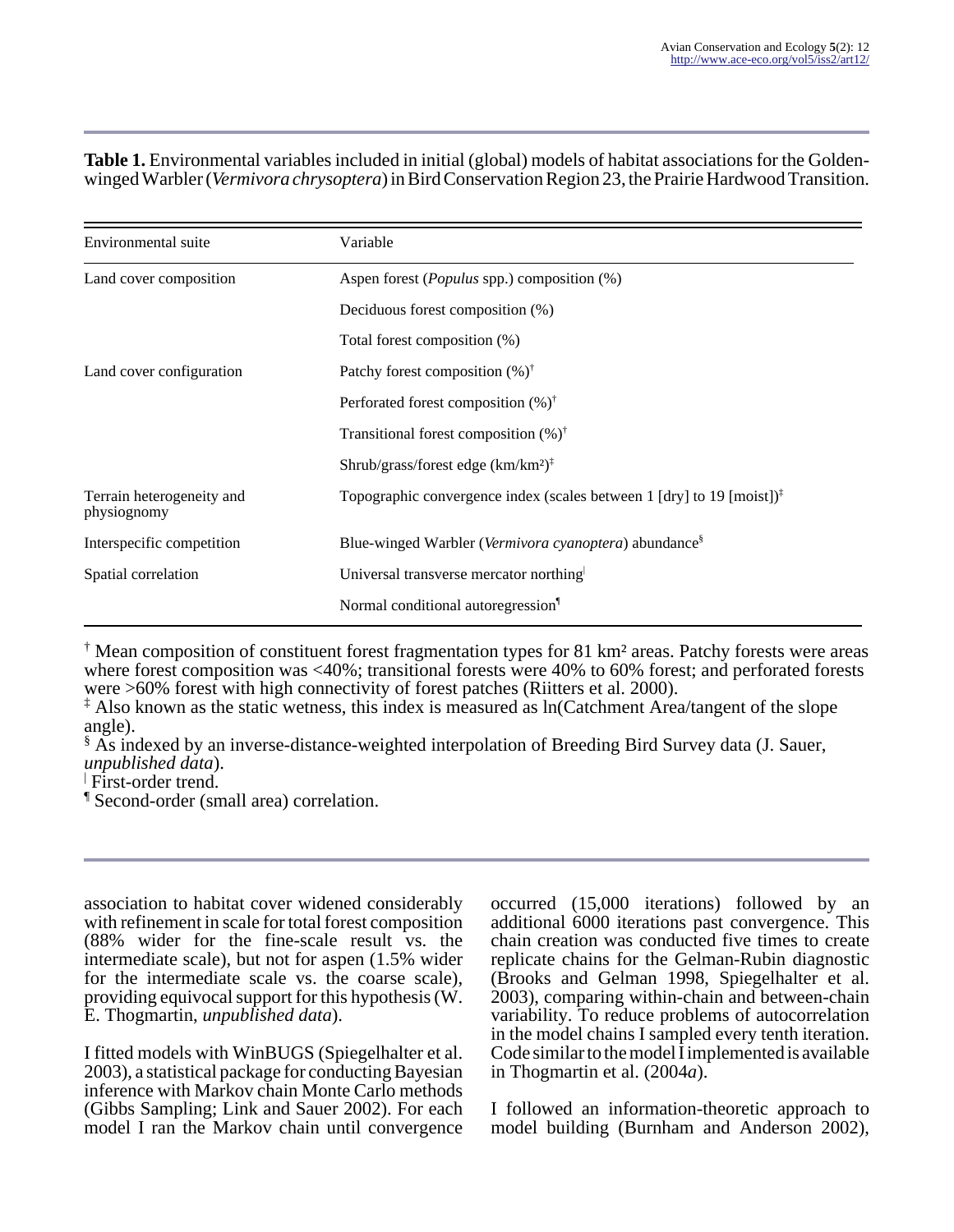using the Deviance Information Criterion (DIC), a Bayesian analogue to Aikike's Information Criterion, to rank models (Spiegelhalter et al. 2002). I constrained inference and model averaging to only those models within 2 DIC units of the best model, which Burnham and Anderson (2002) suggest is the model set with substantial support. As a reference, I also calculated a null model which contained observer and year (nuisance) effects, but which did not contain environmental covariates.

I mapped the final statistical model in the geographic information systems ArcGIS 9.2 (Environmental Systems Research, Inc., Redlands, California, USA) by combining grid layers based upon their model-averaged slope coefficients. Kubel and Yahner (2007) suggested Golden-Winged Warblers were detected out to a distance of 85 m from a point count; I used this distance to determine a reasonable mapping resolution, resolving the final map to 113.5 ha ( $\pi \times 85^2$  m  $\times 50$ ) stops).

# **Model adequacy**

I evaluated model adequacy using a goodness of fit procedure described by Gelman et al. (1995); in this procedure, parameter sets derived from the original data are compared to parameter sets derived for a replicate data set. For each of the 30,000 sets of parameters  $(5 \times 6000$  iterations) sampled by simulation, a replicate data set was generated following model specifications. The Gelman-Rubin diagnostic compares this replicate data set with the true data set. I also used Breeding Bird Survey data held back from model creation to preliminarily assess the validity of the models and maps I developed. The root mean square prediction error (RMSPE) was calculated as a measure of model fit against the withheld (independent) data. The RMSPE is the square root of the differences between the observed counts, i.e., withheld BBS counts, and expected counts (model predictions) divided by the sample size; smaller values of this metric indicate better model performance relative to the independent data.

# **RESULTS**

A total of 660 Golden-winged Warblers counted from 1981 to 2001 were included in the model, yielding a mean count of 0.36 birds per survey and

a variance equal to 1.87. The proportion of annual counts recording Golden-winged Warblers was 13.6%. For those survey locations that did count Golden-winged Warblers, the mean count was 2.64 birds/survey ( $\sigma^2$  = 7.73). Golden-winged Warbler abundance was generally stationary between 1981 and 2001 (Fig. 1). However, there appeared to be a general increase in median abundance between 1984 and 1989, followed by a perturbation in 1990 and a subsequent increase until 1996. Thereafter, the population exhibited increasing variability in abundance.

The standard deviations of the random effects indicated that the preponderance of between-count variance was attributable to observer variability  $(\sigma_{\text{observer}} = 1.54, \sigma_{\text{route}} = 0.13, \sigma_{\text{year}} = 0.15, \sigma_{\text{error}} =$ 0.54). Only 14 of the 310 observers possessed credibility intervals failing to overlap 0; that is, 5.4% of the observers exhibited a substantive difference from the majority of observers in how they counted Golden-winged Warblers. However, because I expect 5% of any randomly acquired sample to behave in this fashion, I conclude that there were no substantive differences in detectability associated with observer ability.

The best model for the Golden-winged Warbler possessed a model weight of 74% (Table 2). Goldenwinged Warbler abundance was strongly, positively associated with total forest composition, especially deciduous forests dominated by aspen (Table 3, Fig. 2). Golden-winged Warbler abundance was negatively associated with habitat edge density and patchy, perforated, and transitional forests at intermediate and coarse spatial scales. There was a strong negative association with Blue-winged Warbler abundance at the intermediate spatial scale. Some a priori variables chosen because of previously reported positive associations with species abundance had negative associations at the scales I examined, including the variables I included as surrogates to the edge habitat favored by this species (Table 3, Fig. 2).

The spatial-relatedness term (conditional autoregression) was dropped because of insufficient discriminability (Moran's  $I \leq 0.2$ ), though a regional north-south trend in abundance was characterized by a northing term. The random effects associated with route contributed 4.7% to the mean expected count (mean  $= 0.015$  [0.005, 0.050]); this was (noncorrelated spatial) variance in the counts occurring as a consequence of variables I did not consider.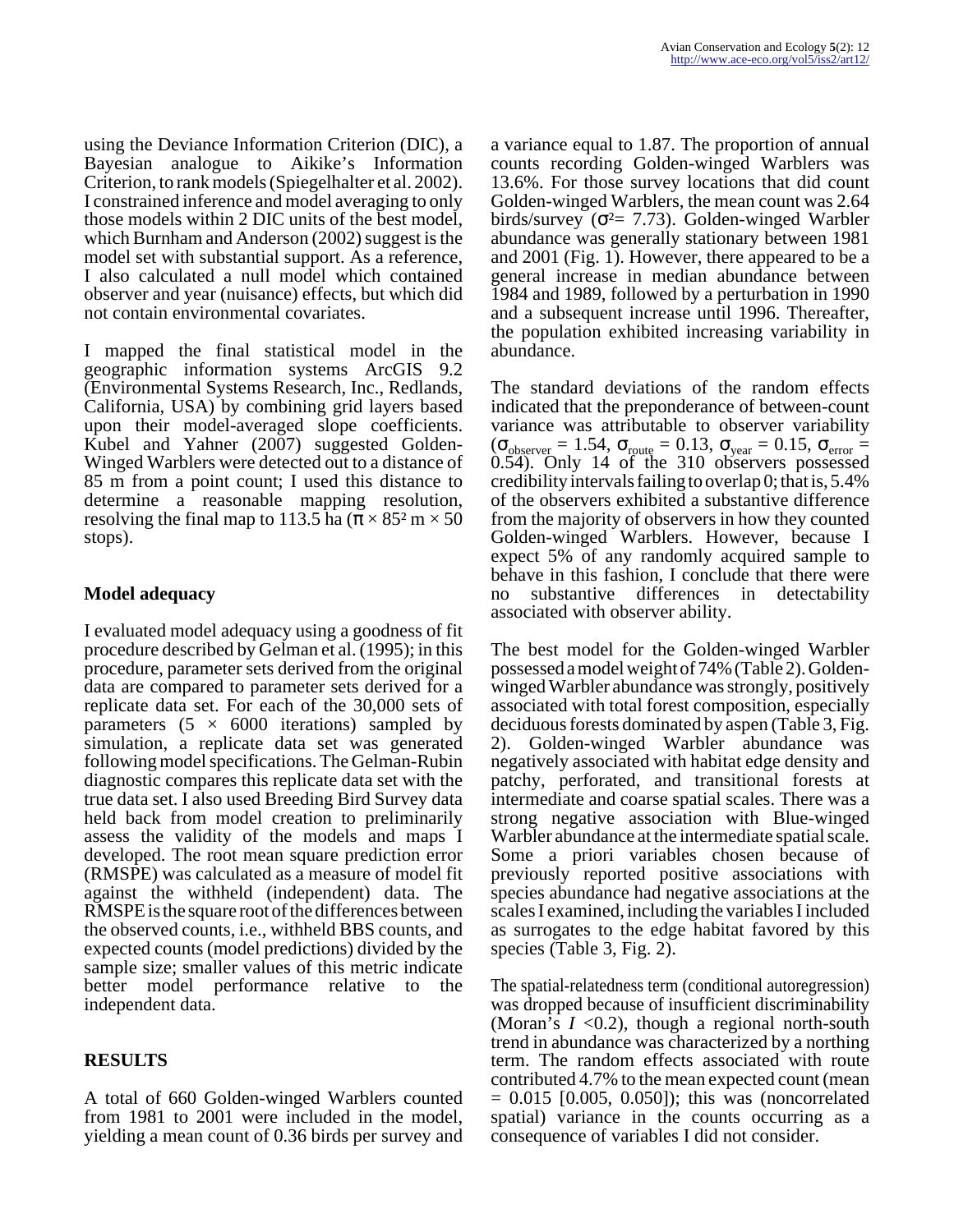**Fig. 1.** Posterior estimates of annual relative Golden-winged Warbler (*Vermivora chrysoptera*) abundance after incorporating effects of year and trend. The boxplots represent interquartile ranges and the solid black line bisecting each box is the annual median estimate of abundance; the arms of each box extend to cover the 95% credibile interval.



Golden-winged Warblers in the Prairie Hardwood Transition had their greatest predicted abundance in west-central Wisconsin (Fig. 3). Other predicted high abundance areas occurred along the northern periphery of the study area, south of the species core in Bird Conservation Region 22, the Boreal Hardwood.

### **Model adequacy**

The posterior predictive model check indicated the tail-area probability for the model was 0.396, providing little evidence of lack of fit. Observations from the withheld BBS data indicated slightly higher counts for the Golden-winged Warbler than I predicted (RMSPE  $= 0.34$ ), but this was expected given that I did not remove the random effects associated with observer and year, resulting in a 'regression to the mean' (Harrell 2001). The mean of the observations compared to the mean of the expectation was moderately correlated  $(r = 0.48)$ . Ninety-five percent of withheld BBS counts for Golden-winged Warbler were within one bird of the expectation.

### **DISCUSSION**

The Golden-winged Warbler is a species of considerable conservation concern because of small, declining populations and competitive interactions with the Blue-winged Warbler (Knutson et al. 2001, U.S. Fish and Wildlife Service 2002, Rich et al. 2004, Buehler et al. 2006, COSEWIC 2006). The Golden-winged and Bluewinged Warblers are so closely related as to be nearly genetically identical and hybrids are common (Confer 1992). The Golden-winged Warbler model confirmed a strongly negative landscape-level association with Blue-winged Warbler abundance first identified at a forest stand level (Confer 1992).

I also identified strong regional associations with aspen. However, I failed to support reported positive associations between various measures of forest edge identified at the field level; instead I observed negative associations between the species and various measures of edge. Further, purported associations with mesic forest conditions in Wisconsin north of this region (Roth and Lutz 2004; A. Roth, *personal communication*) were also not observed at the scales I studied. These results are surprising as habitat descriptions for the species emphasize their association with shrubs, forest edges, and mesic forest-shrub conditions (Ficken and Ficken 1968, Will 1986, Roth and Lutz 2004).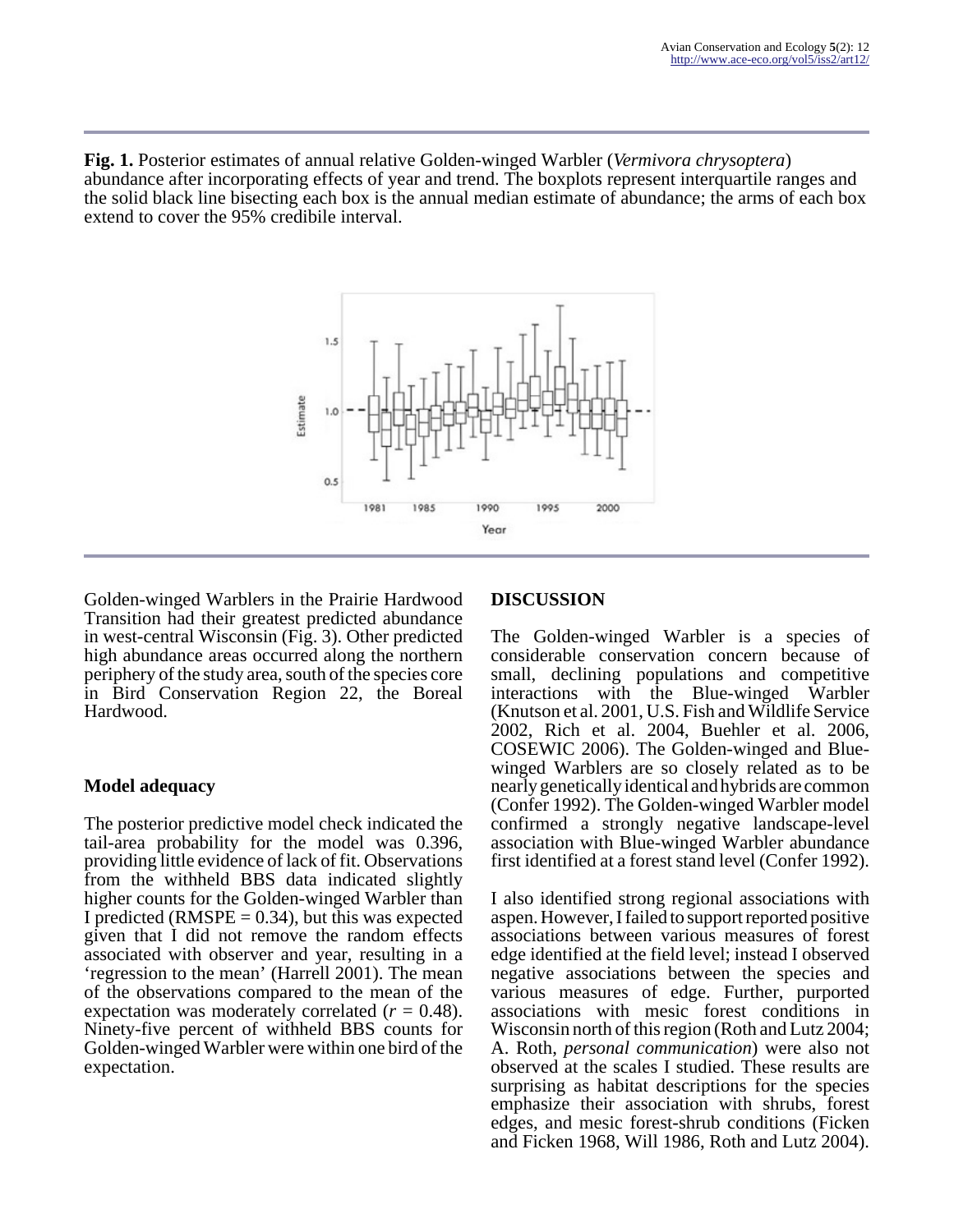**Table 2.** Parameter estimates for the best subset of models fitted to 1981–2001 Breeding Bird Survey route counts for the Golden-winged Warbler (*Vermivora chrysoptera*) in the Prairie Hardwood Transition of the upper midwestern U.S. The Null model, included for comparison, is a model with observer and year random effects, but without environmental covariates.

| <b>Best</b><br>subset<br>model | Explanatory variables                                                                                                                                        | Scale<br>(ha) | Parameters <sup>†</sup> | $DIC^{\ddagger}$ | $\Delta \text{DIC}$ <sup>§</sup> | $W^{\perp}$ | Evidence<br>ratio <sup>1</sup> |
|--------------------------------|--------------------------------------------------------------------------------------------------------------------------------------------------------------|---------------|-------------------------|------------------|----------------------------------|-------------|--------------------------------|
|                                | Shrub/grass/forest edge, (Total,<br>Patchy, Perforated, and Aspen<br>Forest, Populus spp.), Blue-<br>winged Warbler $(V.$ cyanoptera)<br>abundance, Northing | 80,000        | 171.8                   | 1,411.5          | 0.00                             | 0.79        | 1.00                           |
| 2                              | Shrub/grass/forest Edge, (Total,<br>Transitional, Aspen, and<br>Deciduous forest), Blue-winged<br>Warbler abundance, Northing                                | 8,000         | 174.2                   | 1.414.1          | 2.61                             | 0.21        | 3.69                           |
| Null                           |                                                                                                                                                              |               | 182.8                   | 1.423.7          | 12.23                            | 0.002       | 452.60                         |

† Parameters is the effective number of parameters (pD) and is given by the posterior mean of the deviance minus the deviance of the posterior means.

‡ DIC is Deviance Information Criterion. See text for details.

§ ∆DIC is the difference between the best model and the model of interest.

 $\downarrow$  *w<sub>i</sub>* is the model weight, as described in the text (the remaining set of models constituted <6% of the total model weight).

¶ Evidence ratio is the model weight for the best model divided by the weight for the model of interest.

There are a number of potential reasons for these contradictory findings. It is possible that the land cover maps I used do not accurately represent the relatively ephemeral shrub and transitional habitat characteristic of Golden-winged Warbler habitat at local scales (Thogmartin et al. 2004*b*); this may be particularly true given that I used 20 years of BBS data, but the land cover maps were static, generated in the early 1990's (Vogelmann et al. 2001). Also, these land cover maps did not distinguish young forests from older forests, or mesic forests from dry forests. Another explanation may be that the species may display different habitat associations at fine (stand – level) vs. coarse spatial scales (Wiens et al. 1987, Thogmartin 2007).

I believe the more likely reason this species exhibits negative relations to various edge metrics is that the area I studied has relatively little forest (mean <30% and median  $\langle 20\% : \text{Fig. 1} \rangle$  occurring in a relatively high state of edge density (35–45 km/km²). What we are probably observing is one end of the spectrum of responses exhibited by this species, balanced against the more frequently reported observations, albeit at a finer scale, of the species occurring in edge environs in more forested systems. I submit that in low-forest, high-edge landscapes akin to the situation in the Prairie Hardwood Transition, Golden-winged Warblers achieve greater density in more forested situations, whereas in high-forest, low-edge landscapes, they will achieve their greatest density in those areas where forest is less abundant and most fragmented by early successional patches. To test the former in a post-hoc fashion, I amended the best-fit models with two additional terms, Proportion of Forest Cover in interaction with Proportion of Patchy Forest Cover and Proportion of Perforated Forest Cover, and repeated the model fitting with the methods described previously. Both interactions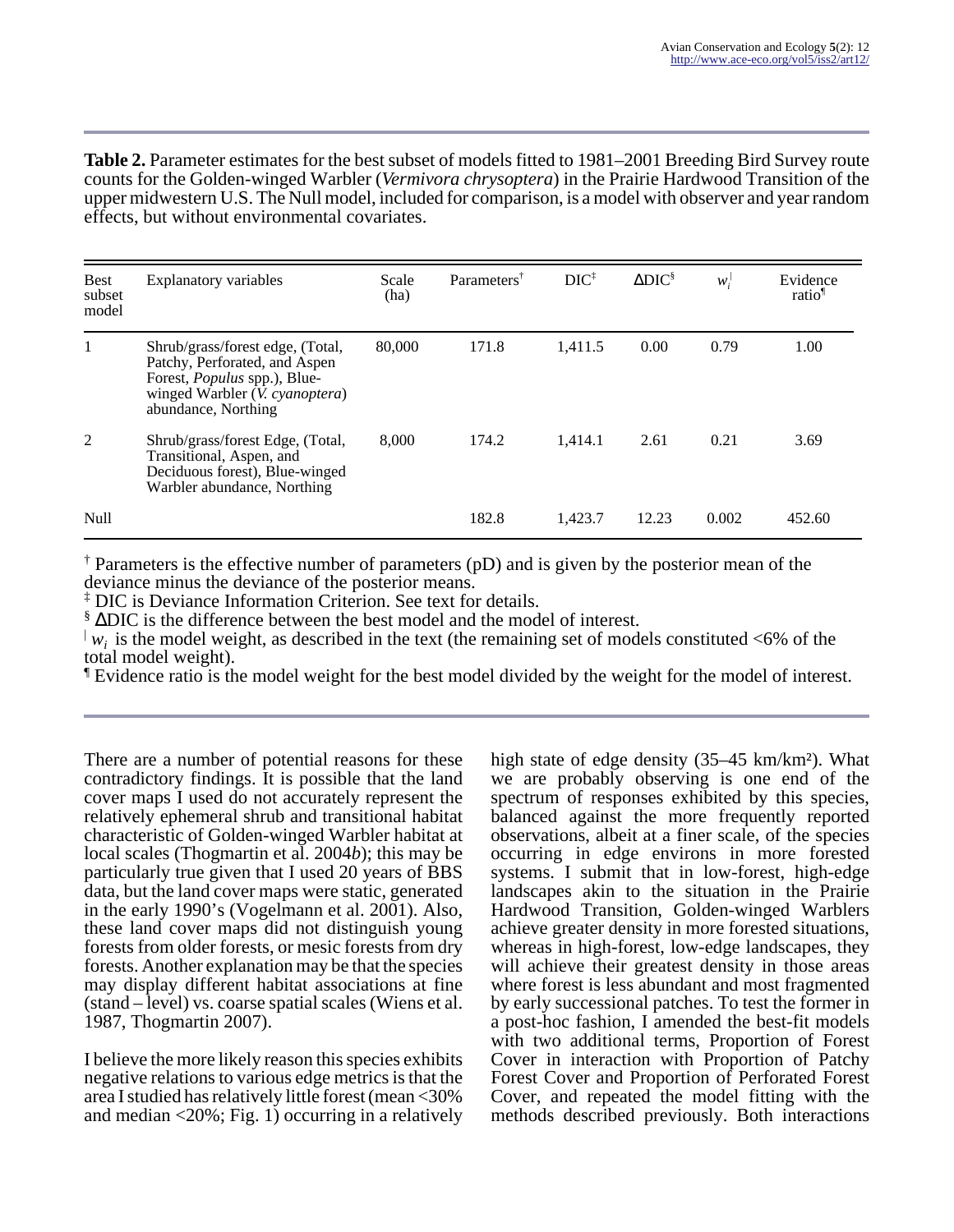**Table 3.** Median and lower (LCL) and upper (UCL) confidence limits of the posterior distribution of explanatory variable slopes for an average model derived from the Kullback-Leibler best subset of models for the Golden-winged Warbler (*Vermivora chrysoptera*) in the Prairie Hardwood Transition of the upper midwestern United States.

| <b>Explanatory Variable</b>                                      | Scale (ha) | Median  | 95% LCL | 95% UCL |
|------------------------------------------------------------------|------------|---------|---------|---------|
| Shrub/Grass/Forest Edge (km/km <sup>2</sup> )                    | 8000       | $-0.63$ | $-0.63$ | $-0.62$ |
| Shrub/Grass/Forest Edge (km/km <sup>2</sup> )                    | 80,000     | $-0.68$ | $-0.69$ | $-0.68$ |
| Total Forest Composition (%)                                     | 8000       | 0.79    | 0.78    | 0.80    |
| Total Forest Composition (%)                                     | 80,000     | 1.33    | 1.32    | 1.33    |
| Patchy Forest Composition (%)                                    | 80,000     | $-0.40$ | $-0.41$ | $-0.40$ |
| Perforated Forest Composition (%)                                | 80,000     | $-0.20$ | $-0.20$ | $-0.19$ |
| Transitional Forest Composition (%)                              | 8000       | $-0.52$ | $-0.52$ | $-0.51$ |
| Aspen Forest ( <i>Populus</i> spp.) Composition (%)              | 8000       | 0.25    | 0.25    | 0.26    |
| Aspen Forest Composition (%)                                     | 80,000     | 0.22    | 0.21    | 0.22    |
| Deciduous Forest Composition (%)                                 | 8000       | 0.45    | 0.44    | 0.46    |
| Blue-winged Warbler ( <i>Vermivora cyanoptera</i> )<br>Abundance |            | $-0.33$ | $-0.33$ | $-0.33$ |
| Northing <sup>†</sup>                                            |            | 1.10    | 1.09    | 1.11    |
| Intercept                                                        |            | $-4.07$ | $-4.07$ | $-4.06$ |

<sup> $\dagger$ </sup> Highly correlated with maximum temperature in November,  $r = -0.96$ .

were negative and statistically credible (from the coarsest-scale model,  $\beta_{\text{Foreg} \times \text{Patehy}} = -0.47$  $[-0.88, -0.07], \beta_{\text{Fogest} \times \text{Perforated}} = -0.34[-0.65, -0.02]);$ as forest increased in the landscape, Golden-winged Warblers were more abundant as edge forest declined (Fig. 4). Neither model, however, was closer than 4.5 DIC to the best fit model previously reported ( $w$  <0.08, evidence ratios >9.5), possibly because of the limited regional availability of forest. A more explicit test of this hypothesis would require a multiregional examination, encompassing a wider range in forest cover than is available in the Prairie Hardwood Transition. At this time, evidence points to this species preferring edges embedded within a larger forested landscape (Klaus and Buehler 2001, Hanowski 2002). This cross-scale result emphasizes

the need for properly characterizing the context in which species-habitat studies are conducted, as these cross-scale contradictions have the potential for leading to much confusion if not handled deftly (Thogmartin 2007).

### **A role for climate?**

The northing term in the final model represented a broad spatial trend possibly associated with climate. Venier et al. (2004) suggested that because climate and land cover are often highly correlated in forested systems, climate may not improve species-habitat models that already incorporate land cover. Latitude nearly perfectly correlates in the Prairie Hardwood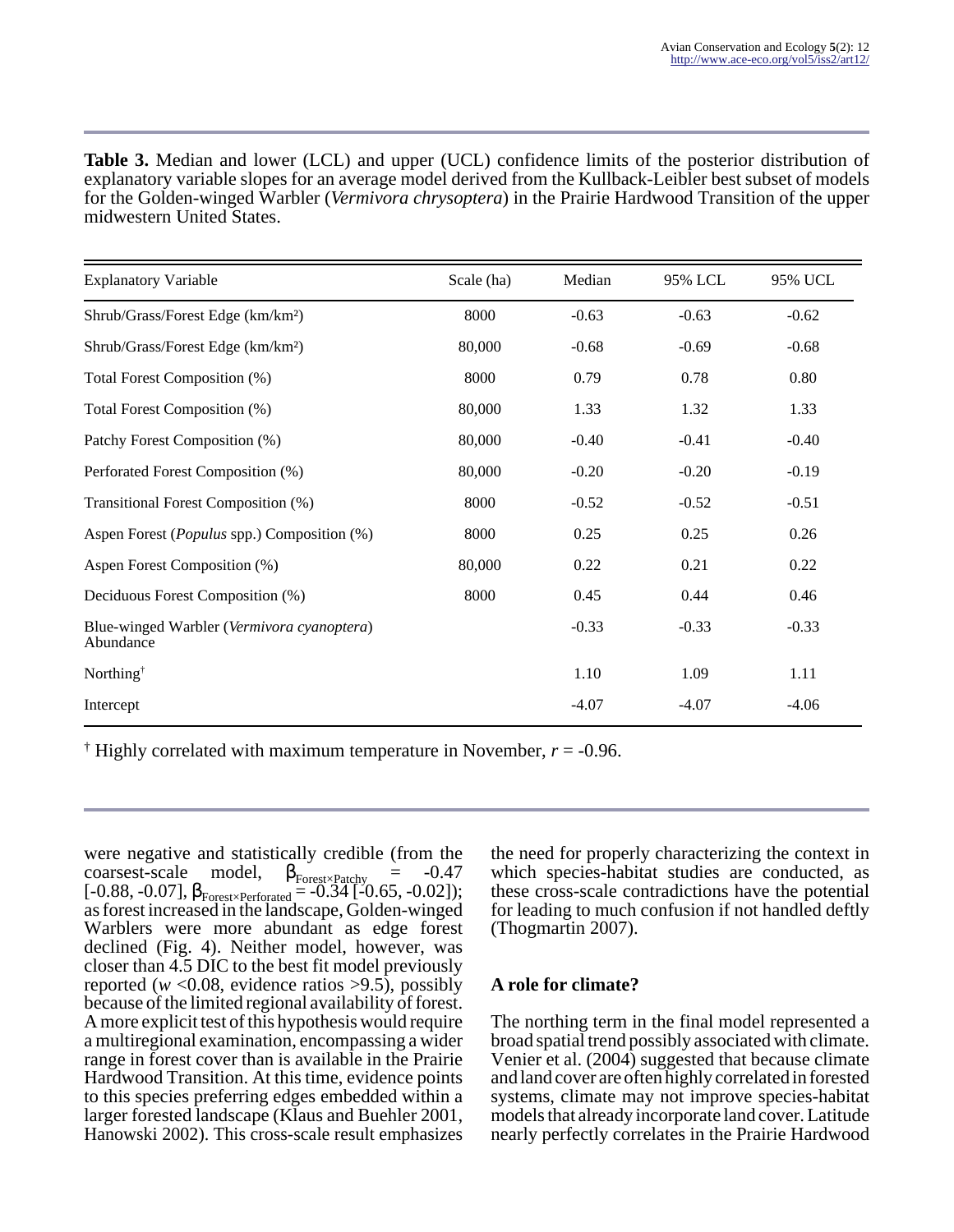**Fig. 2.** Mean contribution of environmental covariates to the expected Golden-winged Warbler (*Vermivora chrysoptera*) count (y = e<sup>β x</sup>, where y is the expected count and x is the value of the standardized variable), as derived from an average model for the Prairie Hardwood Transition of the upper midwestern United States. Coarse refers to the variable at the 80,000 ha scale; intermediate refers to the variable at the 8000 ha scale. Note the differing y-axes.

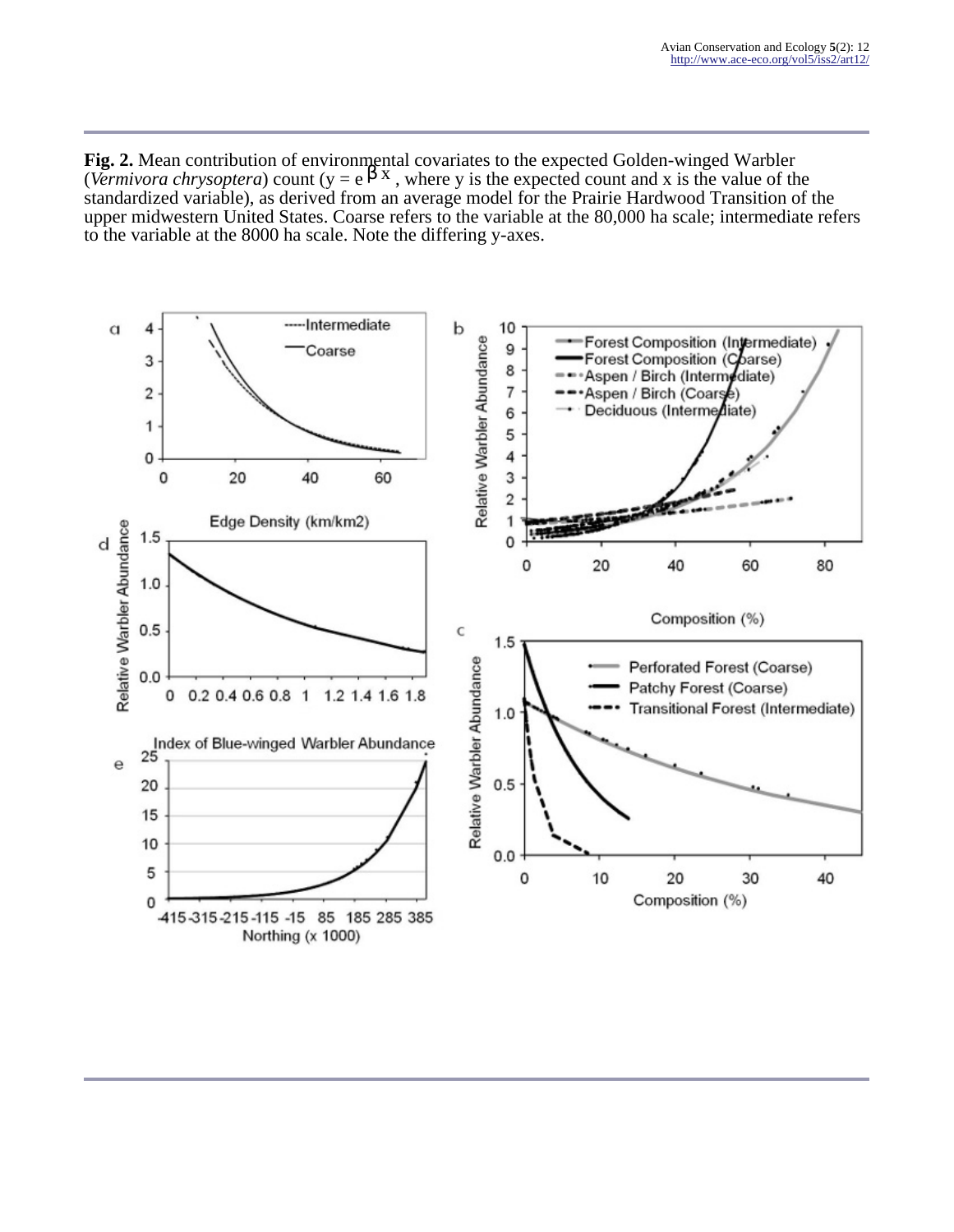**Fig. 3.** Map of predicted relative abundance (birds  $\times$  100 predicted per survey) for the Golden-winged Warbler (*Vermivora chrysoptera*) in the Prairie Hardwood Transition of the upper midwestern United States. The primary peak of predicted abundance for Golden-winged Warblers occurs in west-central Wisconsin (inset).

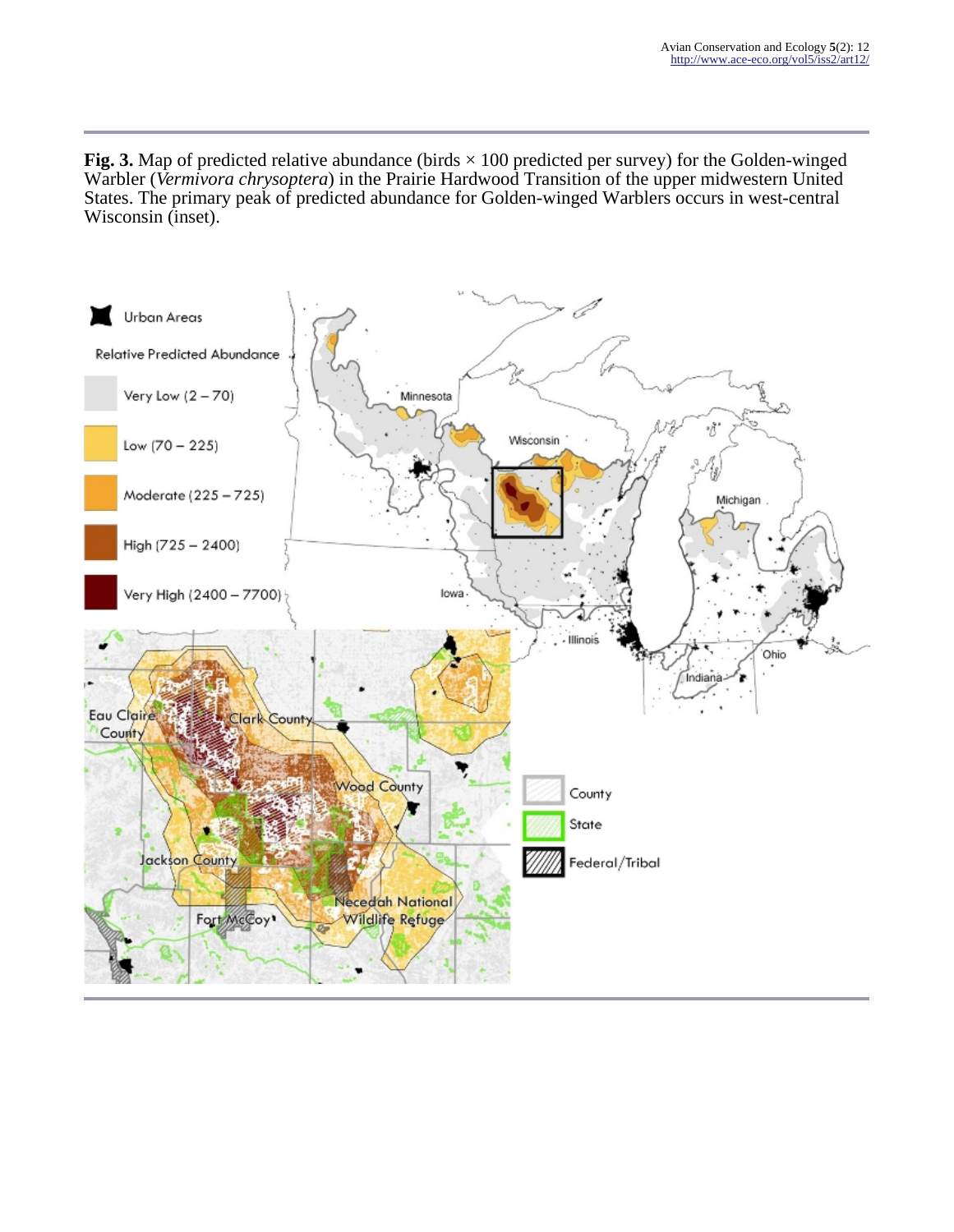**Fig. 4.** The interaction of forest cover and two measures of edge forest conditions (patchy and perforated forest) indicate Golden-winged Warblers (*Vermivora chrysoptera*) increase in abundance as the proportion of forest increases and the amount of edge forest decreases.



Transition with climatic factors such as summer precipitation and temperature  $(r)$ 's  $\approx$  0.95, *unpublished data*). Given the inclusion of land cover variables in the model, it seems reasonable to hypothesize some influence of climate on the abundance of this species over and above the influences of land cover. Moths and their larvae are among the most favored food items of Goldenwinged Warblers (Confer 1992), and there is evidence suggesting that moths are responding to global warming (Fleming and Candau 1998). Thus, this gradient in warbler abundance, should it reflect an underlying gradient in food abundance, may at some point reveal itself asynchronous with the habitat because of changing climate (Visser et al. 1998, Visser and Holleman 2001, Price 2004).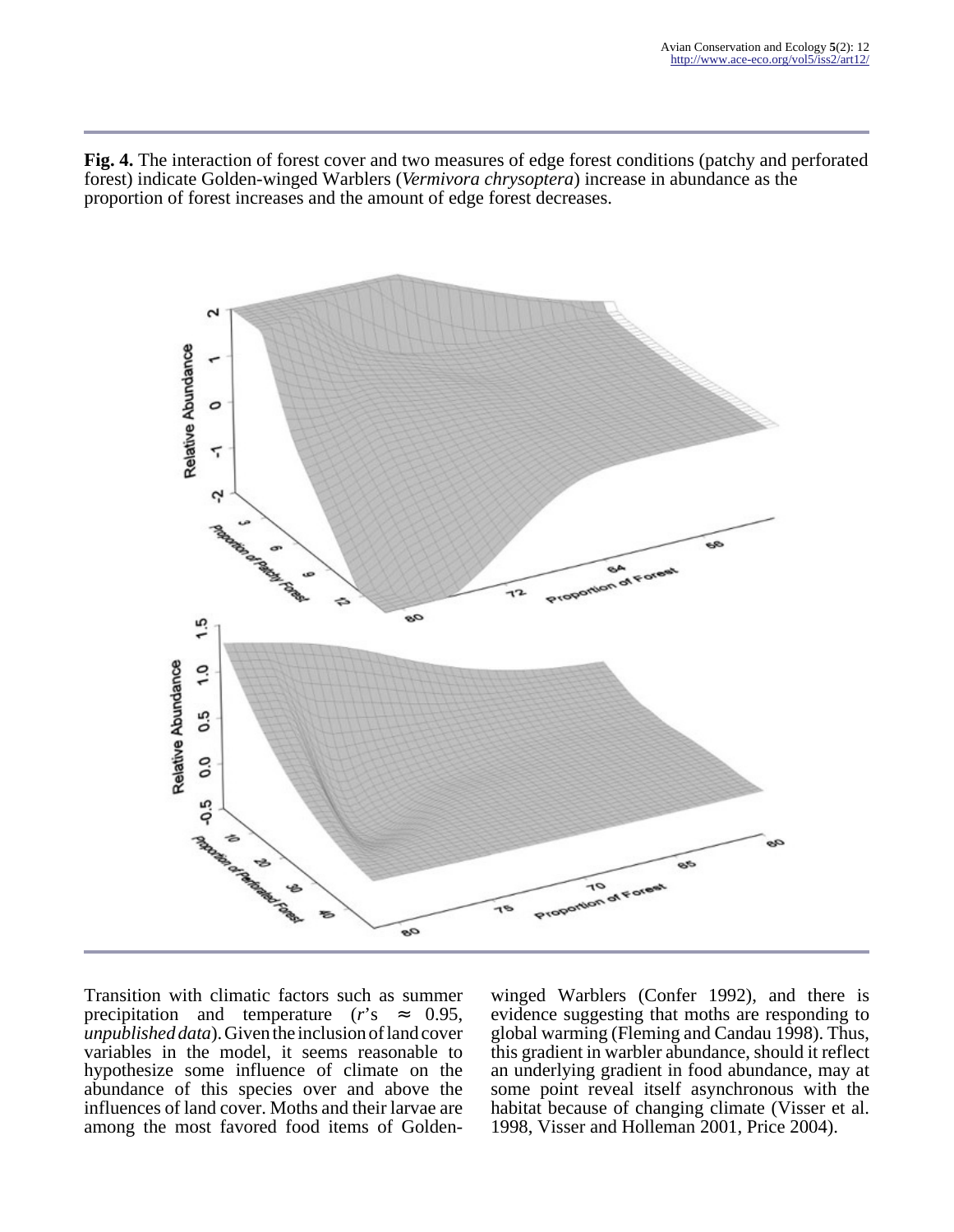### **Conclusions**

Less than 20% of the predicted population of Golden-winged Warblers in the Prairie Hardwood Transition occurs on land managed by federal (4.4%), tribal (5.2%), or state (9.5%) land management agencies (Thogmartin and Rohweder 2009). Thus, the majority of the species occurs outside of direct governmental jurisdiction. Efforts to manage this species will be most successful if the focus of conservation is on habitat in private ownership or levels of governmental jurisdiction finer than the state. For instance, Necedah National Fish and Wildlife Refuge might use the map I created to focus their private lands program on habitat to the northwest of their refuge  $(Fig. 3)$ , areas which are presently highly forested. To do so would require a close partnership with Wisconsin county forest programs, owner of much of the land associated with this hotspot, and adjacent private landowners.

No single spatial scale dominated any model, indicating that this species is responding to factors at multiple spatial scales. However, the best models resolved themselves at the coarser scales (8000 and 80,000 ha); the finest scale (800 ha) was excluded. This suggests that conservation for this species might best occur over landscapes ranging in size from 8000 to 80,000 ha, similar to the size of townships and counties. Given the positive response to forest composition and negative response to edge density, conservation of contiguous tracts of forests in the northern portions of the Prairie Hardwood Transition, especially in Wisconsin, will most benefit the species as further declines in composition and consequent increases in edge density appear contraindicated for this species.

*Responses to this article can be read online at: <http://www.ace-eco.org/vol5/iss2/art12/responses/>*

### **Acknowledgments:**

*I thank the many individuals involved in the collection of Breeding Bird Survey data, which made this analysis possible. I thank T. C. Will for providing important feedback regarding development of the a priori models, D. McKenney and P. Papadopol of the Canadian Forest Service for interpolations of mean climate conditions, T. J. Fox,*

*J. C. Nelson, and J. J. Rohweder for geographic information systems support, and A. M. Roth, S. Barker Swarthout, T. C. Will, J. R. Sauer, and two anonymous reviewers for their inspection of an earlier version of this manuscript. Further details regarding the models described here, as well as for other species, are available at* [http://www.umesc.](http://www.umesc.usgs.gov/terrestrial/migratory_birds/bird_conservation.html) usgs.gov/terrestrial/migratory\_birds/ [bird\\_conservation.html.](http://www.umesc.usgs.gov/terrestrial/migratory_birds/bird_conservation.html)

## **LITERATURE CITED**

**Beven K. J., and M. J. Kirkby.** 1979. A physically based variable contributing area model of basin hydrology. *Hydrologic Science Bulletin* **24**:43-69.

**Brooks, S., and A. Gelman.** 1998. General methods for monitoring convergence of iterative simulations. *Journal of Computational and Graphical Statistics* **7**:434-455.

**Buehler, D. A., J. L. Confer, R. A. Canterbury, T. C. Will, W. C. Hunter, R. Dettmers, and D. Demarest.** 2006. *Status assessment and conservation plan for the Golden-winged Warbler,* Vermivora chrysoptera, *in the United States.* Fish and Wildlife Service Biological Technical Publication FWS/ BTP-R6XXX-2006. U.S. Department of the Interior, Washington, D.C., USA.

**Buehler, D. A., A. M. Roth, R. Vallender, T. C. Will, J. L. Confer, R. A. Canterbury, S. Barker Swarthout, K. V. Rosenberg, and L. P. Bulluck.** 2007. Status and conservation priorities of Goldenwinged Warblers (*Vermivora chrysoptera*) in North America. *The Auk* **124**:1439-1445.

**Burnham, K. P., and D. R. Anderson.** 2002. *Model selection and multi-model inference: a practical information theoretic approach.* Second edition. Springer-Verlag, New York, New York, USA.

**Cleland, D. T., L. A. Leefers, and D. I. Dickmann.** 2001. Ecology and management of aspen: a Lake States perspective. Pages 81-100 *in* W. D. Shepperd, D. Binkley, D. L. Bartos, T. J. Stohlgren, and L. G. Eskew, editors. *Sustaining aspen in western landscapes.* Proceedings RMRS-P-18. U.S. Department of Agriculture, Forest Service, Rocky Mountain Research Station, Fort Collins, Colorado, USA.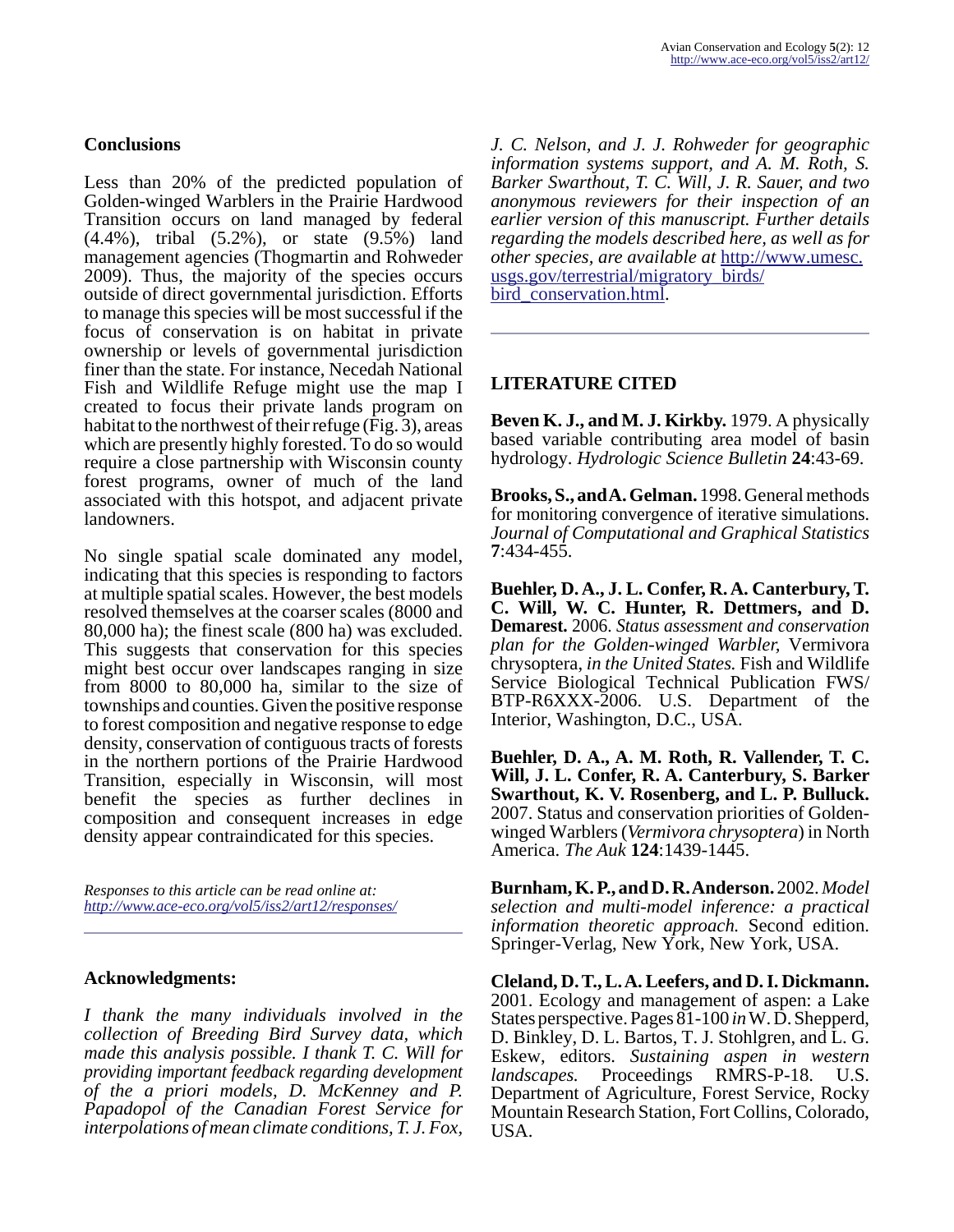**Cliff, A. D., and J. K Ord.** 1981. *Spatial processes.* Pion, London, UK.

**Committee on the Status of Endangered Wildlife in Canada (COSEWIC).** 2006. *Canadian species at risk, May 2006.* COSEWIC, Ottawa, Ontario, Canada.

**Confer, J. L.** 1992. Golden-winged Warbler (*Vermivora chrysoptera*). *In* A. Poole and F. Gill, editors. *The birds of North America*, Number 20. Academy of Natural Sciences, Philadelphia, and American Ornithologists' Union, Washington, D. C., USA. [online] URL: [http://bna.birds.cornell.edu/](http://bna.birds.cornell.edu/bna/species/020/articles/introduction/) [bna/species/020/articles/introduction.](http://bna.birds.cornell.edu/bna/species/020/articles/introduction/)

**Confer, J. L., K. W. Barnes, and E. C. Alvey.** 2010. Golden- and Blue-winged Warblers: distribution, nesting success, and genetic differences in two habitats. *The Wilson Journal of Ornithology***122**:273-278.

**Ficken, M. S., and R. W. Ficken.** 1968. Ecology of Blue-winged Warblers, Golden-winged Warblers, and some other *Vermivora*. *American Midland Naturalist* **79**:311-319.

**Fleming, R. A., and J.-N. Candau.** 1998. Influences of climatic change on some ecological processes of an insect outbreak system in Canada's boreal forests and the implications for biodiversity. *Environmental Monitoring and Assessment* **49**:235-249.

**Gelman, A., J. B. Carlin, H. S. Stern, and D. R. Rubin.** 1995. *Bayesian data analysis.* Chapman and Hall, New York, New York, USA.

**Hanowski, J.** 2002. Habitats and landscapes used by breeding Golden-winged Warblers in western Great Lakes forests. *The Loon* **74**:127-133.

**Harrell, F. E., Jr.** 2001. *Regression modeling strategies, with applications to linear models, logistic regression, and survival analysis.* Springer-Verlag, New York, New York, USA.

**Johnson, D. H.** 1980. The comparison of usage and availability measurements for evaluating resource performance. *Ecology* **61**:65-71.

**Klaus, N. A., and D. A. Buehler.** 2001. Goldenwinged Warbler breeding habitat characteristics and nest success in clearcuts in the southern Appalachian mountains. *Wilson Bulletin* **113**:297-301.

**Knutson, M. G., G. Butcher, J. Fitzgerald, and J. Shieldcastle.** 2001. *Partners in Flight Bird Conservation Plan for The Upper Great Lakes Plain* (Physiographic Area 16). U.S. Geological Survey Upper Midwest Environmental Sciences Center in cooperation with Partners in Flight, La Crosse, Wisconsin, USA.

**Kubel, J. E., and R. H. Yahner.** 2007. Detection probability of Golden-winged Warblers during point counts with and without playback recordings. *Journal of Field Ornithology* **78**:195-205.

**Link, W. A., E. Cam, J. D. Nichols, and E. Cooch.** 2002. Of BUGS and birds: Markov chain Monte Carlo for hierarchical modeling in wildlife research. *Journal of Wildlife Management* **66**:277-291.

**Link, W. A., and J. R. Sauer.** 2002. A hierarchical analysis of population change with application to Cerulean Warblers. *Ecology* **83**:2832-2840.

**McCarthy, M. A.** 2007. *Bayesian methods for ecology.* Cambridge University, Cambridge, UK.

**McNab, W. H., and P. E. Avers.** 1994. *Ecological subregions of the United States.* U.S. Department of Agriculture Forest Service, Ecosystem Management Team, WO-WSA-5, Washington, D. C., USA.

**Meyer, C. B.** 2007. Does scale matter in predicting species distributions? Case study with the marbled murrelet. *Ecological Applications* **17**:1474-1483.

**National Ecological Assessment Team (NEAT).** 2006. *Strategic habitat conservation: a report from the National Ecological Assessment Team*, June 29, 2006. U.S. Fish and Wildlife Service, Washington, D.C., and U.S. Geological Survey, Reston, Virginia, USA. [online] URL: [http://training.fws.gov/EC/res](http://training.fws.gov/EC/resources/shc/shc_finalrpt.pdf) [ources/shc/shc\\_finalrpt.pdf](http://training.fws.gov/EC/resources/shc/shc_finalrpt.pdf).

**Possingham, H. P., and K. A. Wilson.** 2005. Biodiversity: turning up the heat on hotspots. *Nature* **436**:919-920.

**Price, J.** 2004. Climate change and Wisconsin's nongame birds. *Passenger Pigeon* **66**:51-59.

**Rich, T. D., C. J. Beardmore, H. Berlanga, P. J. Blancher, M. S. Bradstreet, G. S. Butcher, D. Demarest, E. H. Dunn, W. C. Hunter, D. Inigo-**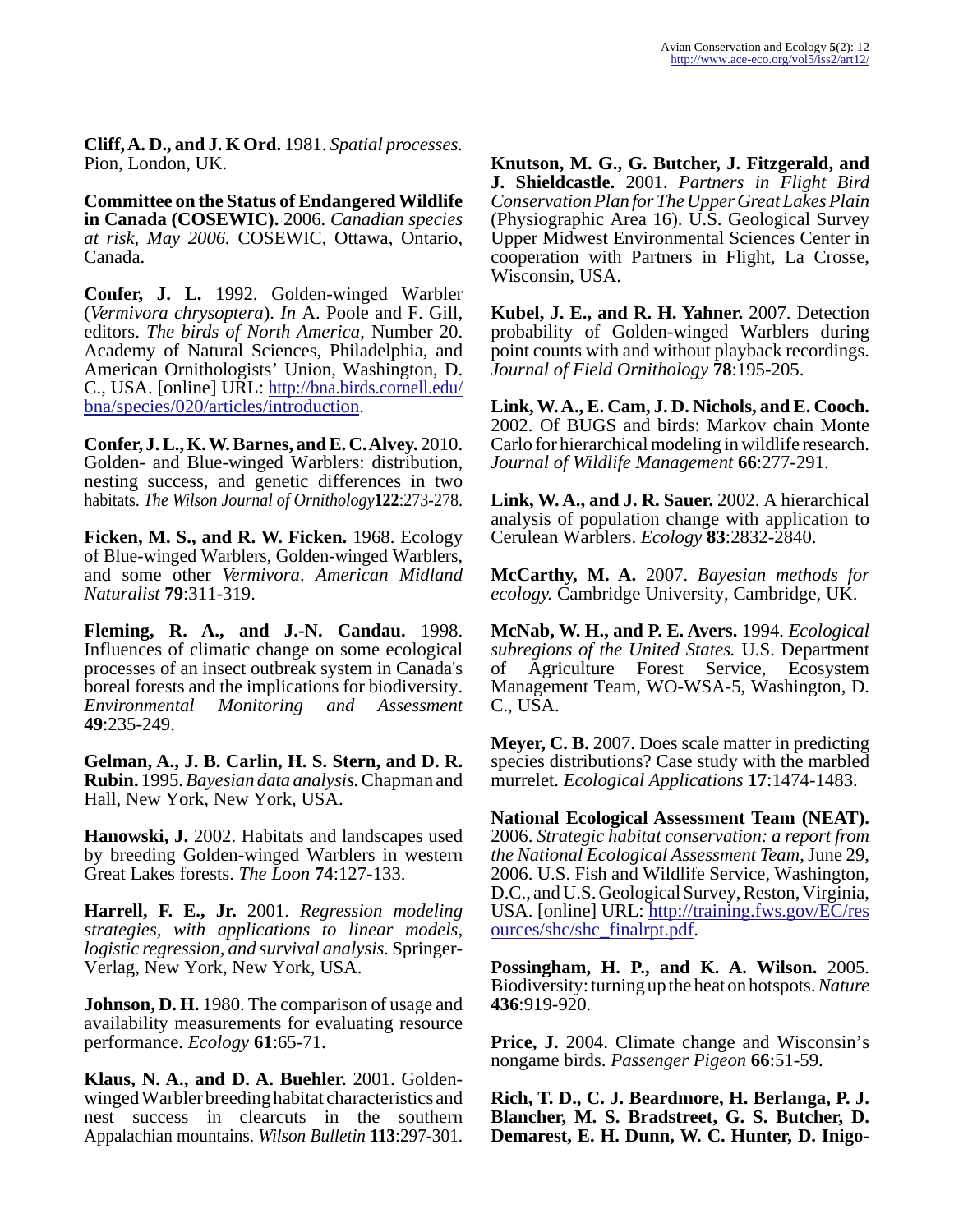**Elias, J. A. Kennedy, A. Martell, A. Panjabi, D. N. Pashley, K. V. Rosenberg, C. Rustay, S. Wendt, and T. Will.** 2004. *Partners in Flight North American landbird conservation plan.* Cornell Lab of Ornithology, Ithaca, New York, USA.

**Riitters, K., J. Wickham, R. O'Neill, B. Jones, and E. Smith.** 2000. Global-scale patterns of forest fragmentation. *Conservation Ecology* **4**(2): 3. [online] URL:<http://www.consecol.org/vol4/iss2/art3/> .

**Roth, A. M., and S. Lutz.** 2004. Relationship between territorial male Golden-Winged Warblers in managed aspen stands in northern Wisconsin, USA. *Forest Science* **50**:153-161.

**Sauer, J. R., J. E. Hines, and J. Fallon.** 2008. *The North American breeding bird survey, results and analysis 1966 - 2007.* Version 5.15.2008. U.S. Geological Survey, Patuxent Wildlife Research Center, Laurel, Maryland, USA.

**Schmidt, T. L.** 1997. *Wisconsin forest statistics, 1996.* U.S. Department of Agriculture Forest Service North Central Experiment Station, Research Bulletin NC-183, Rhinelander, Wisconsin, USA.

**Spiegelhalter, D. J., N. G. Best, B. P. Carlin, and A. van der Linde.** 2002. Bayesian measures of model complexity and fit. *Journal of the Royal Statistical Society B* **64**:583-639.

**Spiegelhalter, D. J., A. Thomas, and N. G. Best.** 2003. *WinBUGS Version 1.4 user manual.* Medical Research Council Biostatistics Unit, Cambridge, UK.

**Thogmartin, W. E.** 2007. Effects at the landscape scale may constrain habitat relations at finer scales. *Avian Conservation and Ecology - Écologie et conservation des oiseaux* **2**(2): 6. [online] URL: <http://www.ace-eco.org/vol2/iss2/art6/>.

**Thogmartin, W. E., J. A. Fitzgerald, and M. T. Jones.** 2009. Conservation design: Where do we go from here? Pages 426-436 *in* T. D. Rich, C. Arizmendi, D. Demarest, and C. Thompson, editors. *Tundra to tropics: connecting birds, habitats and people.* Proceedings of the 4th International Partners in Flight Conference, 13-16 February 2008. McAllen, Texas, USA.

**Thogmartin, W. E., A. L. Gallant, M. G. Knutson, T. J. Fox, and M. J. Suárez.** 2004*b*. A cautionary tale regarding the 1992 National Land Cover Data. *The Wildlife Society Bulletin* **32**:970-978.

**Thogmartin, W. E., and J. J. Rohweder.** 2009. Conservation opportunity assessment for rare birds in the midwestern United States: a private lands imperative. Pages 419-425 *in* T. D. Rich, C. Arizmendi, D. Demarest, and C. Thompson, editors. *Tundra to tropics: connecting birds, habitats and people.* Proceedings of the 4th International Partners in Flight Conference, 13-16 February 2008. McAllen, Texas, USA.

**Thogmartin, W. E., J. R. Sauer, and M. G. Knutson.** 2004*a*. A hierarchical spatial model of avian abundance with application to Cerulean Warblers. *Ecological Applications* **14**:1766-1779.

**Thomas, A., N. Best, R. Arnold, and D. Spiegelhalter.** 2002. *GeoBugs User Manual, Version 1.1 Beta.* Medical Research Council Biostatistics Unit, Cambridge, UK.

**U.S. Fish and Wildlife Service.** 2002. *Birds of conservation concern.* U.S. Fish and Wildlife Service, Division of Migratory Bird Management, Arlington, Virginia, USA.

**U.S. North American Bird Conservation Initiative (NABCI) Committee.** 2000. *North American Bird Conservation Initiative: bird conservation region descriptions.* U.S. Fish and Wildlife Service, Division of Bird Habitat Conservation, Arlington, Virginia, USA.

**Vallender, R., R. J. Robertson, V. L. Friesen, and I. J. Lovette.** 2007. Complex hybridization dynamics between golden-winged and blue-winged warblers (*Vermivora chrysoptera* and *Vermivora pinus*) revealed by AFLP, microsatellite, intron and mtDNA markers. *Molecular Ecology* **16**:2017-2029.

**Vallender, R., S. L. Van Wilgenburg, L. P. Bulluck, A. Roth, R. Canterbury, J. Larkin, R. Fowlds, and I. J. Lovette.** 2009. Extensive rangewide mitochondrial introgression indicates substantial cryptic hybridization in the Goldenwinged Warbler (*Vermivora chrysoptera*). *Avian Conservation and Ecology - Écologie et conservation des oiseaux* **4**(2): 4. [online] URL: <http://www.ace-eco.org/vol4/iss2/art4/>.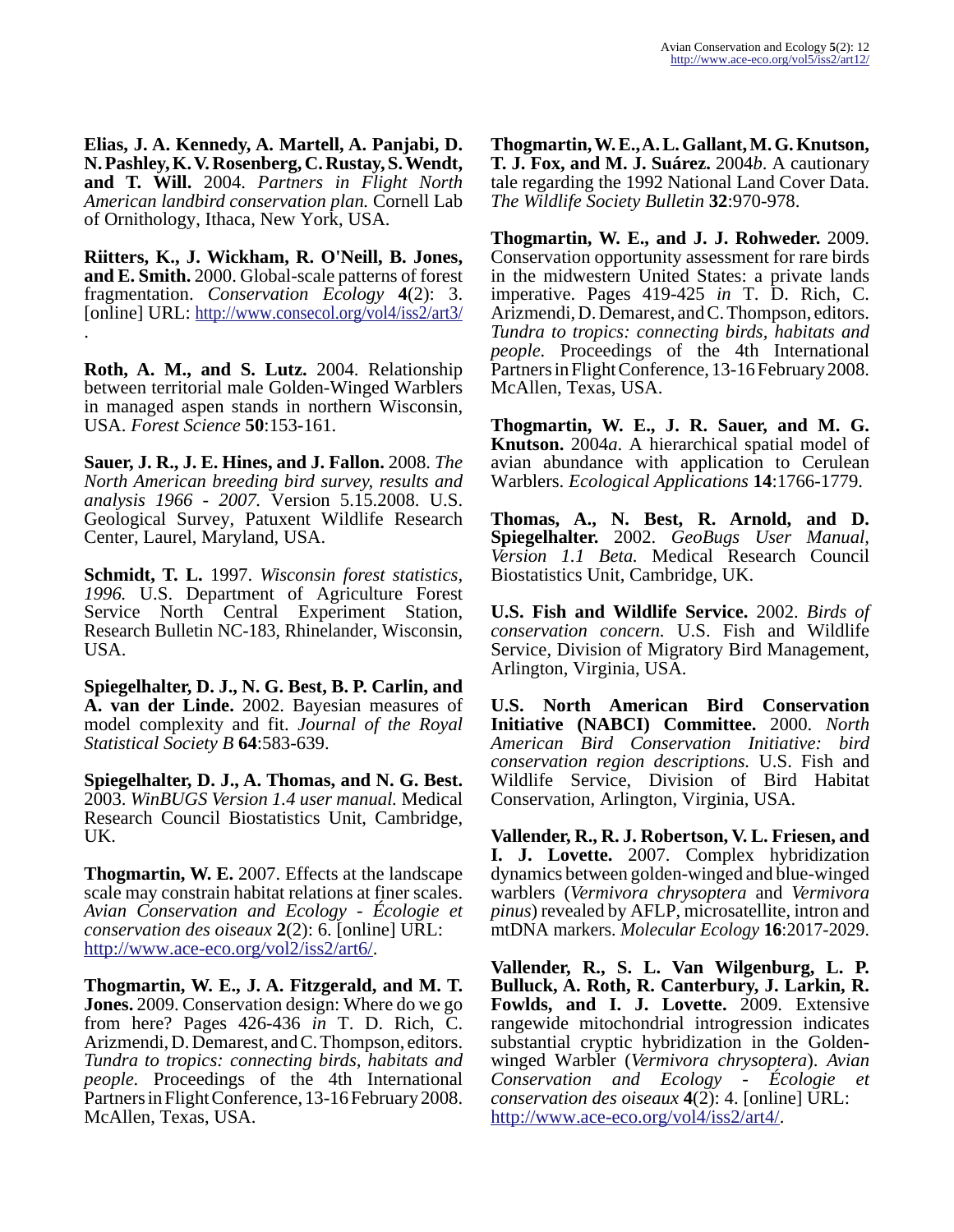**Venier, L. A., J. Pearce, J. E. McKee, D. W. McKenney, and G. J. Niemi.** 2004. Climate and satellite-derived land cover for predicting breeding bird distribution in the Great Lakes Basin. *Journal of Biogeography* **31**:315-331.

**Visser, M. E., and L. J. M. Holleman.** 2001. Warmer springs disrupt the synchrony of oak and winter moth phenology. *Proceedings of the Royal Society of London B* **268**:289-294.

**Visser, M. E., A. J. van Noordwijk, J. M. Tinbergen, and C. M. Lessels.** 1998. Warmer springs lead to mistimed reproduction in Great Tits (*Parus major*). *Proceedings of the Royal Society of London B* **265**:1867-1870.

**Vogelmann, J. E., S. M. Howard, L. Yang, C. R. Larson, B. K. Wylie, and N. Van Driel.** 2001. Completion of the 1990s National Land Cover Data set for the conterminous United States from Landsat Thematic Mapper data and ancillary data sources. *Photogrammetric Engineering and Remote Sensing* **67**:650-652.

**Whittaker, R. J., M. B. Arauko, P. Jepson, R. J. Ladle, J. E. M. Watson, and K. J. Willis.** 2005. Conservation biogeography: assessment and prospect. *Diversity and Distributions* **11**:3-23.

**Wiens, J. A., J. T. Rotenberry, and B. Van Horne.** 1987. Habitat occupancy patterns of North American shrubsteppe birds: the effect of spatial scale. *Oikos* **48**:132-147.

**Will, T. C.** 1986. *The behavioral ecology of species replacement: Blue-winged and Golden-winged Warblers in Michigan.* Dissertation, University of Michigan, Ann Arbor, Michigan, USA.

**Zhu, Z., and D. L. Evans.** 1994. U.S. forest types and predicted percent forest cover from AVHRR Data. *Photogrammetric Engineering and Remote Sensing* **60**:525-531.